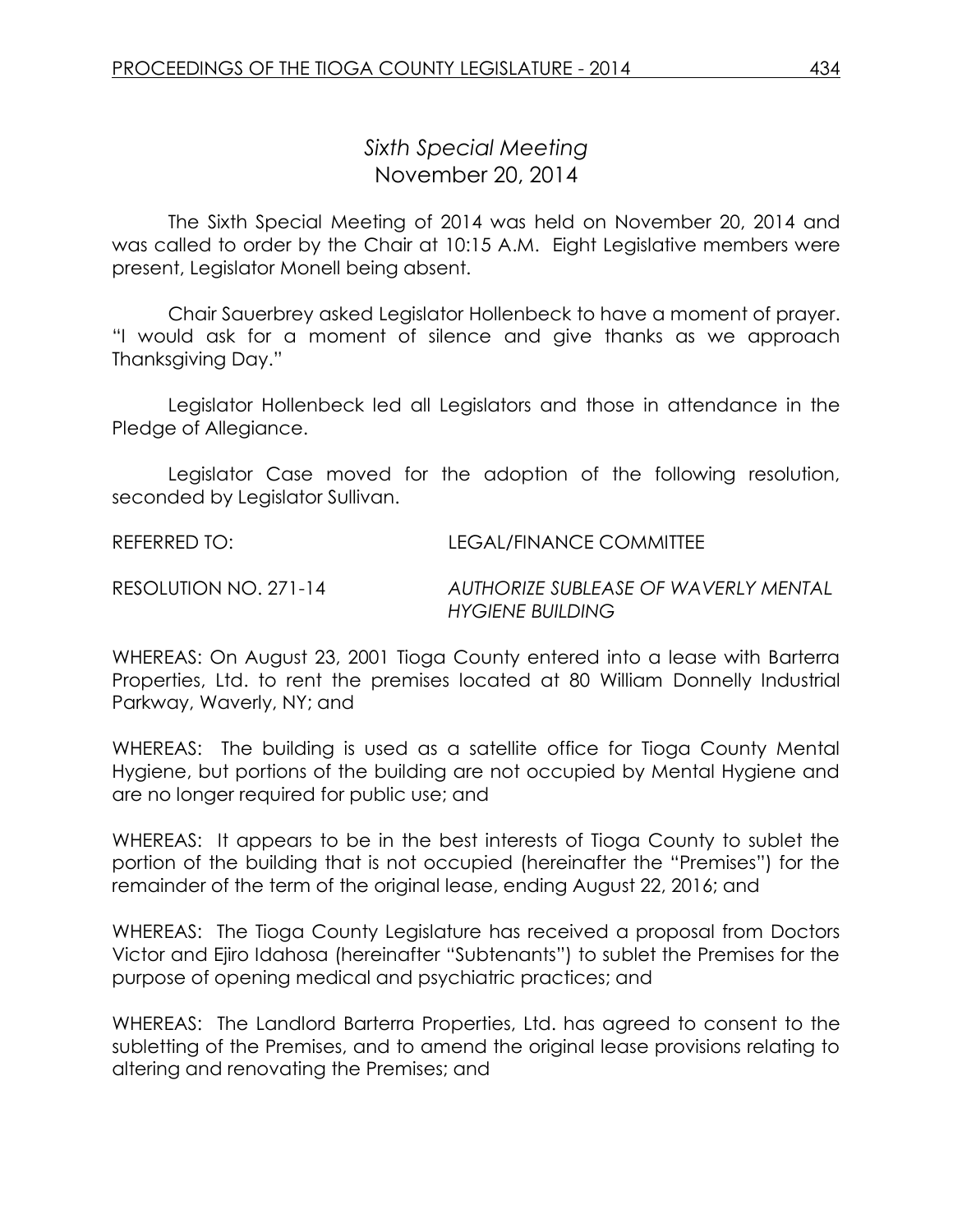435 PROCEEDINGS OF THE TIOGA COUNTY LEGISLATURE - 2014

WHEREAS: The Landlord Barterra Properties Ltd. and the Subtenants will enter into a separate agreement, for the alteration and renovation of the Premises to be occupied by the Subtenants, at no cost to the County; therefore be it

RESOLVED: That the Tioga County Legislature does hereby determine that the portion of the building leased from Barterra Properties, Ltd that is empty and unused by Tioga County (the Premises) is no longer required for public purposes; and be it further

RESOLVED: That the Tioga County Legislature authorizes and directs that the Chair of the Tioga County Legislature execute a sublease with the Subtenants to sublet to them the Premises for a term commencing on the date of execution of the sublease and ending August 22, 2016, at a rate of \$1700.00 per month plus utilities, pro-rated based on the square footage of the building occupied by the County and the Subtenants; and be it further

RESOLVED: That the Tioga County Legislature authorizes and directs that the Chair of the Tioga County Legislature execute an amendment to the original lease with Barterra Properties, Ltd regarding altering and renovating the Premises.

ROLL CALL VOTE

Yes – Legislators Hollenbeck, Huttleston, Sauerbrey, Roberts, Standinger, Sullivan, Monell and Case.

No – None.

Absent – Legislator Monell.

RESOLUTION ADOPTED.

Legislator Sullivan moved for the adoption of the following resolution, seconded by Legislator Standinger.

| REFERRED TO:          | <b>INFORMATION TECHNOLOGY &amp;</b><br><b>COMMUNICATION SYSTEMS COMMITTEE</b><br>PERSONNEL COMMITTEE |
|-----------------------|------------------------------------------------------------------------------------------------------|
| RESOLUTION NO. 272-14 | <b>AUTHORIZE CONTRACT FOR TEMPORARY</b><br><b>WORKERS (ITCS)</b>                                     |

WHEREAS: The document scanning project will get underway in December; and